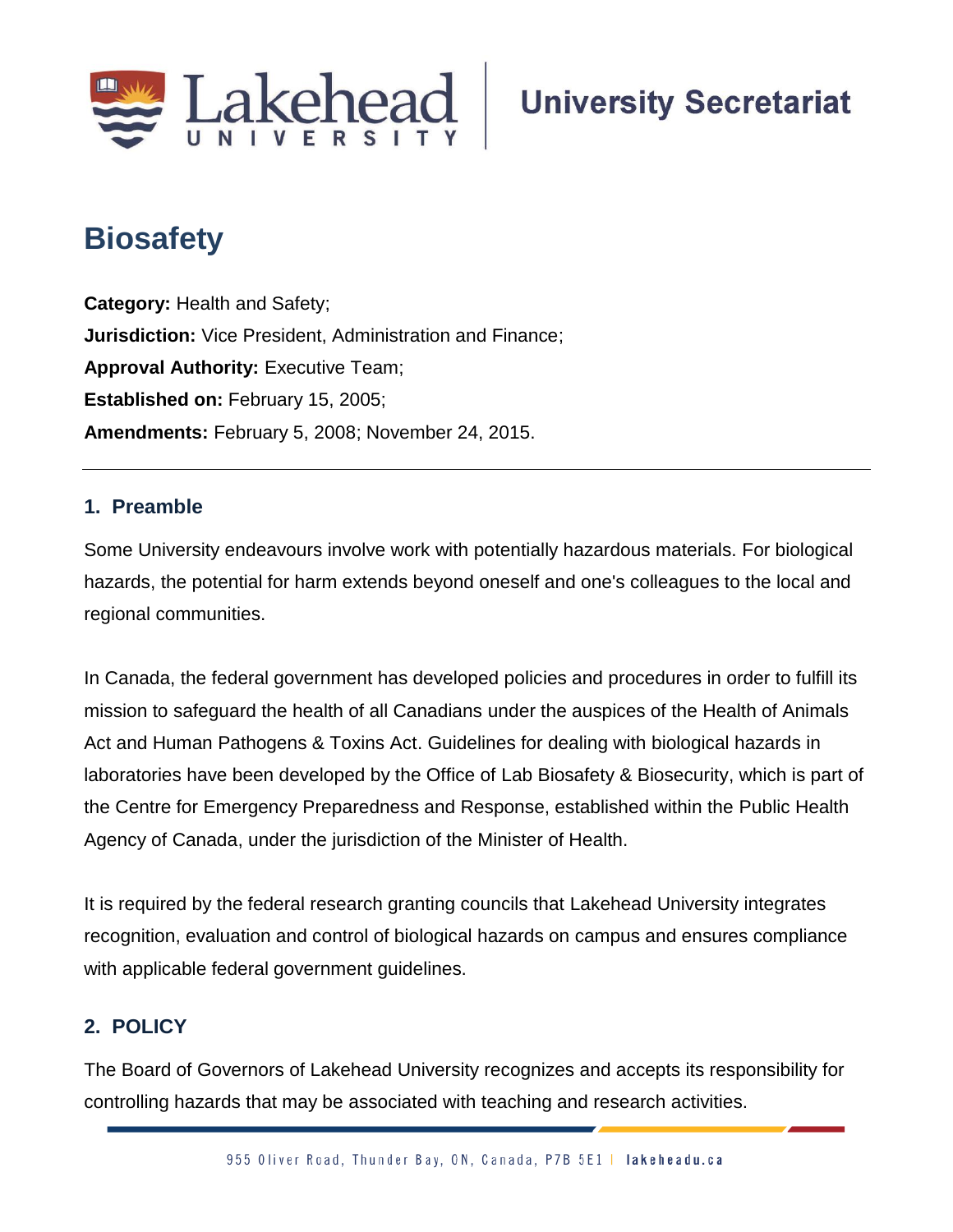It is the policy of Lakehead University to manage the risk associated with biological hazards in order to provide faculty, students and researchers access to pathogens requiring up to Level 2 containment while ensuring that the University and surrounding communities are protected.

Lakehead's comprehensive risk management program for biological hazards, the Biosafety Program, consists of this policy and associated guidelines, procedures and training (information delivery). The program will be overseen by the Biosafety Committee, which reports to the Vice-President Research. All faculty, staff, researchers and students who work with biological hazards will act in accordance with the program.

### **3. GUIDELINES**

The technical document "Canadian Biosafety Standards" prepared by Public Health Agency of Canada's Office of Lab Biosafety & Biosecurity forms the basis for the Lakehead University Laboratory Safety Operating Procedures.

#### **4. PROCEDURES**

- 4.1. Committee procedures for recognizing, evaluating and controlling biological hazards are established according to the Biosafety Committee terms of reference.
- 4.2. Each laboratory involved with biological hazards will develop, document and implement workplace specific procedures, following the Lakehead University Laboratory Safety Operating Procedures. These procedures will be evaluated and approved by the biosafety committee.

# **5. MANAGEMENT OF NON-COMPLIANCE WITH THIS POLICY**

5.1 The Lakehead University Biosafety Committee is responsible for post-approval monitoring of biosafety protocols and for determining and working to correct breaches of conformity. Breaches of conformity that cannot be corrected by the Biosafety Committee working with the Permit Holder, who is responsible for the biosafety project or class, will be referred to the senior administration, which must determine sanctions that will be taken. Appropriate Dean,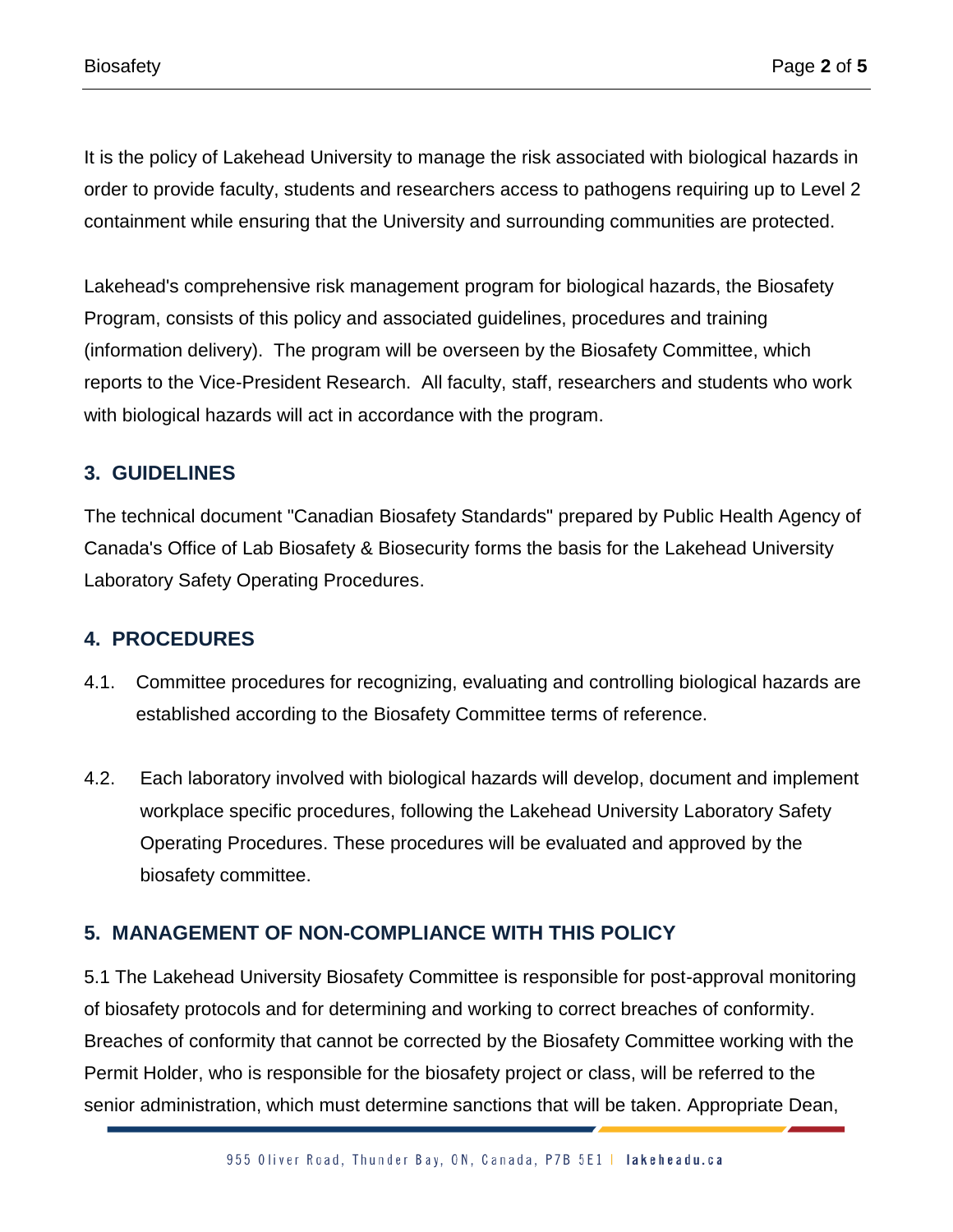and Chair, or Director will be notified. Unresolved breaches of conformity related to research activities will be referred to the Vice President (Research). Unresolved breaches of conformity related to teaching activities will be referred to the Vice President (Academic) & Provost. It is the purview of the Vice President to determine whether the unresolved breach of conformity constitutes non-compliant activities. The response to non-compliant activities can include suspended access to funding, or laboratory facilities.

5.2 When an allegation of non-conformity is made, the Chair of the Biosafety Committee and/or Biosafety Officer shall investigate the matter and determine whether the allegation is valid. This may involve comparing the approved protocol or standard operating procedures approved by the Biosafety Committee with the alleged activities. In cases where the allegation is found to be valid upon investigation, the Chair will proceed as follows:

5.2.1 The Chair of the Biosafety Committee will inform the Permit Holder in writing that a breach in protocol has occurred and specify time to rectify the breach. In the meantime, the Biosafety Committee will be advised of the situation. Should the written response of the Permit Holder be insufficient, the Chair will schedule an emergency meeting of the Biosafety Committee.

5.2.2 The allegation to and the response from the Permit Holder will be discussed at the emergency meeting. The Committee must then make one of the following determinations:

- a) The response to the allegation is adequate. No further action is required.
- b) The response to the allegation is inadequate and the allegation involves minimal risk (as determined by the Committee). Recommendations must then be sent to the Permit Holder, and a specified time period will be set for the issue to be resolved.
- c) The response to the allegation is inadequate and the allegation involves, or could potentially involve, significant risk. Recommendations to suspend activities will be sent immediately to the Chair, to the Biosafety Officer and to the appropriate Vice-President by the Committee as per section 5.1.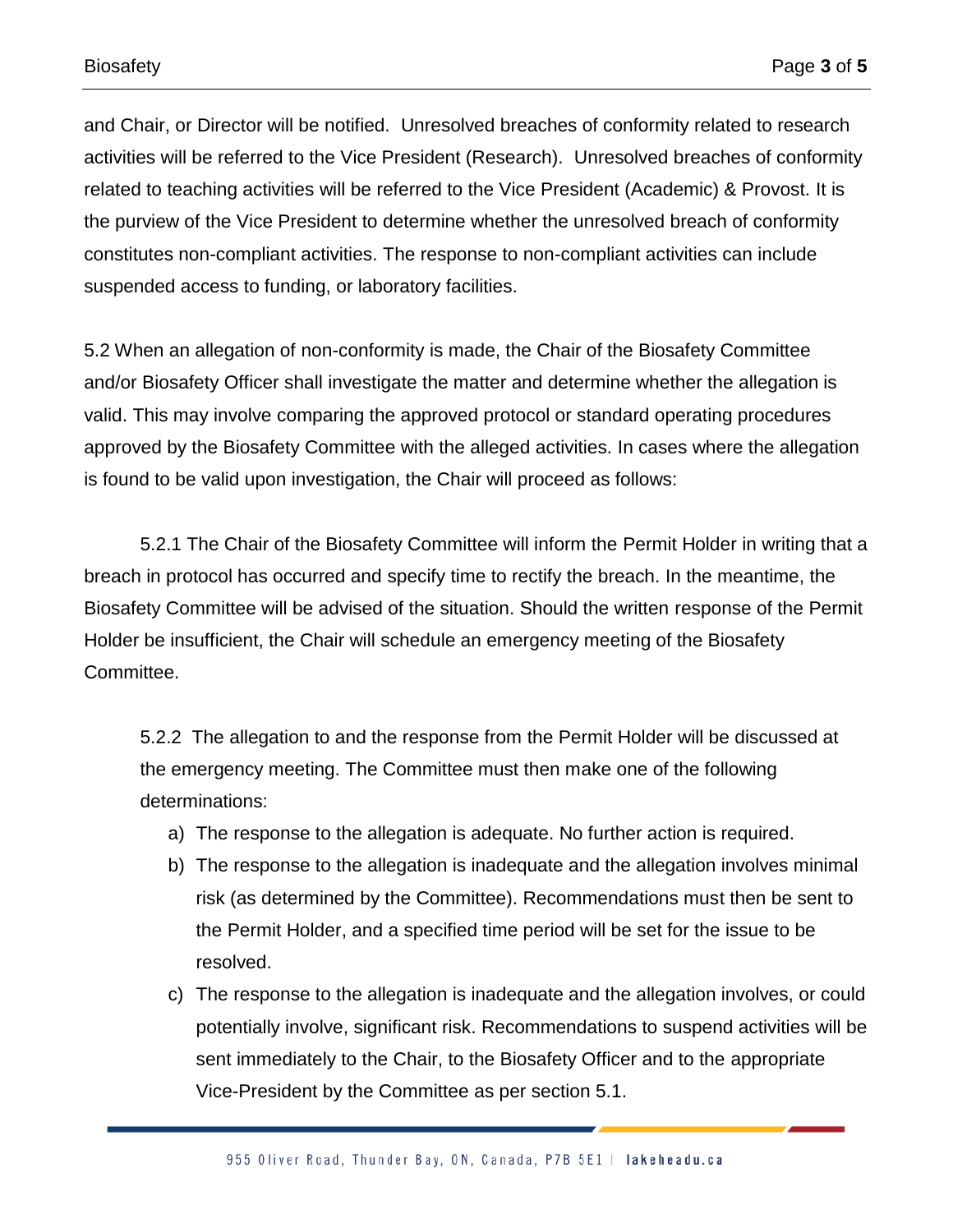5.2.3 In the event the Chair or other designated individuals from the committee discovers conditions which pose an immediate threat to laboratory workers, community or the environment, the Chair and Biosafety Officer or one other designated individual from the Committee can recommend immediate action to the Vice-President. The recommendation can include the immediate suspension of the related activity.

5.3 The decisions of the Committee shall be documented in writing. All correspondence directed to the Permit Holder will be copied to both the Department Chair and the Dean.

5.4 Recommendations to the Vice-President shall be made in a formal letter detailing the following:

- 1) The issue
- 2) The alleged infraction
- 3) Steps taken to resolve the issue
- 4) Recommendations of the committee
- 5) Time period for response to be made to the committee.

#### **6. TRAINING/INFORMATION DELIVERY**

Wherever applicable, awareness of the biosafety program is included in new employee and student orientation. The responsibility for providing this orientation and for ensuring that standards and guidelines are understood is the responsibility of the Office of Human Resources – Health & Safety. Orientation and proficiency in the laboratory specific procedures belongs to the supervising faculty/staff member. Faculty Deans, Chairs and Directors have the responsibility for ensuring that faculty members carry out the requirements of this section.

Additional information for the Biosafety Program (General Laboratory Procedures Containment Level 1 and 2, and application guidelines and forms) are available by contacting the Laboratory and Biosafety Officer in the Human Resources Office.